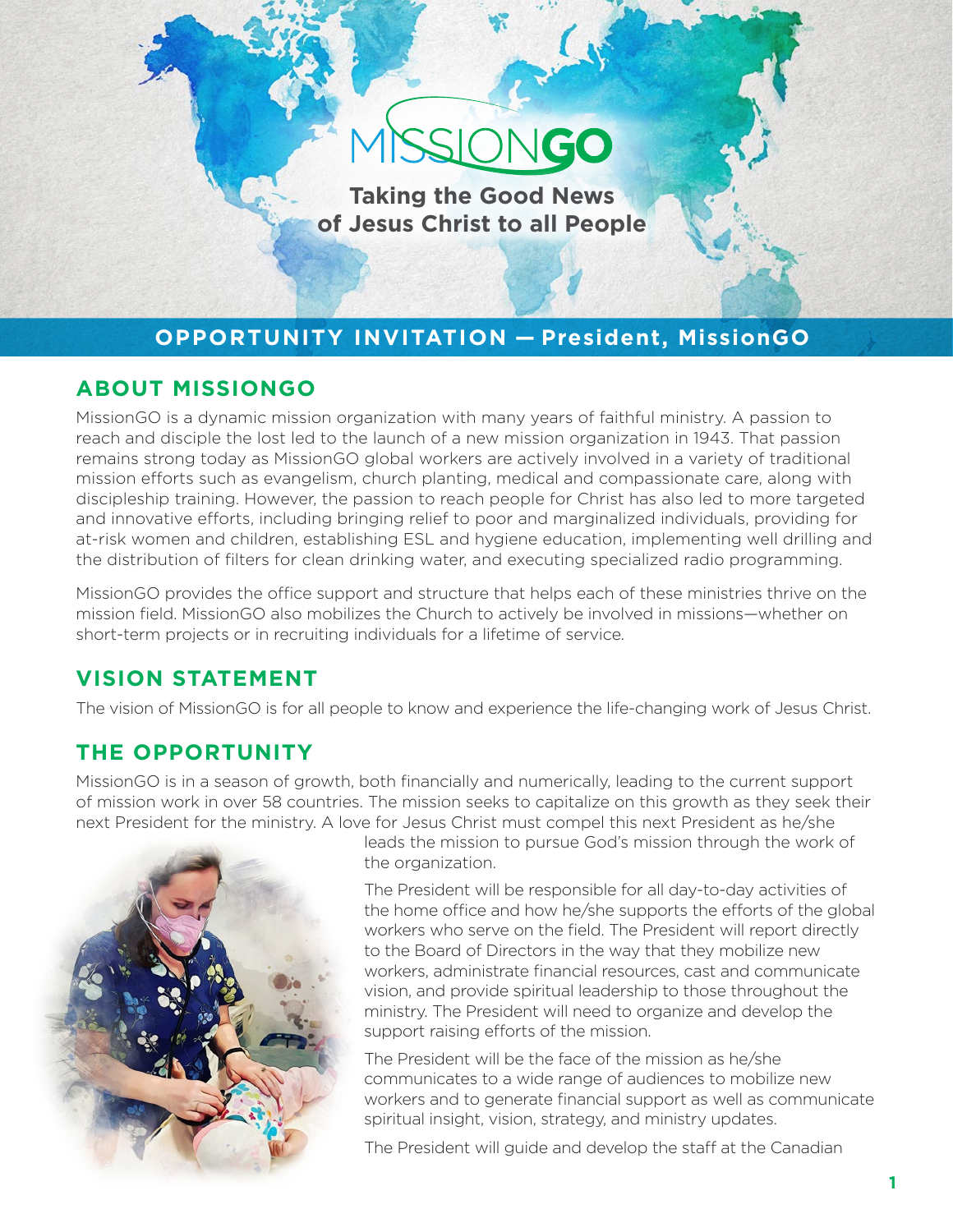mission office and at the headquarters office in the United States. He/She will have the freedom to reorganize the individuals and teams to best meet the needs of the ministry opportunities. He/She will also be responsible for maintaining the 'family feel' of the mission, while also ensuring that policies and procedures are up-to-date and best positioned for effective mission efforts around the globe.

The President's role is not simply administrative, but also spiritual in nature, and candidates will need to abide fully in heart and mind with MissionGO's Statement of Faith.

# **QUALIFICATIONS AND CHARACTERISTICS**

### **Spiritual Maturity Expectations:**

- Upholds and adheres to MissionGO's mission, Statement of Faith, Core Values, and Model of Excellence as a representative of the Gospel of Jesus Christ (2 Corinthians 5:16–20)
- Displays the fruit of the Spirit in words and conduct (Galatians 5:22-23)
- Daily representation of the Gospel of Jesus Christ through conduct that gives evidence of the fruit of the Spirit (Romans 1:16; Galatians 5:22–25)
- Encourages coworkers and constituents (Ephesians 4:29)
- Maintains healthy working relationships with an absence of negativity, complaining, gossip, and faultfinding (Romans 12:16; Ephesians 4:2–3; Philippians 2:1–4, 14; Colossians 3:12–14; James 4:11–12; 5:9; 1 Peter 3:8)

### **Spiritual Activities of Position:**

- Represents MissionGO's beliefs, values, mission, vision, and goals to the general public through multiple mediums and personal involvement in daily ministry activities
- Appropriately represents MissionGO's ministry beliefs and standards to constituents and vendors
- Uses Biblical truth and theological acumen in daily workplace decisions

## **Job Qualifications**

- Possesses a close personal walk with the Lord in regular Scripture reading and study
- Minimum of ten or more years' management experience with significant oversight of an organization's mission, vision, and objectives
- Bachelor's degree with corresponding experience will be considered; Seminary degree preferred
- Track record of translating innovative, strategic thinking into executable plans of action related to mission strategies, priorities, and trends
- Demonstrated skill at influencing staff, executives, and board leadership through strong relationship cultivation
- Thorough understanding of Christian missions—both historical and in strategy development in light of changing systems and limitations in a variety of global settings
- Strong financial acumen with ability to forecast, plan, and budget
- Ability to motivate a workforce with diplomacy and organizational ideals
- Possesses a strong level of personal initiative and motivation
- Professional interpersonal skills with a high level of emotional intelligence
- Excellent oral and written communication skills
- Humility, a high level of flexibility, a positive attitude, and the ability to listen and work well with others
- Unquestionable personal integrity

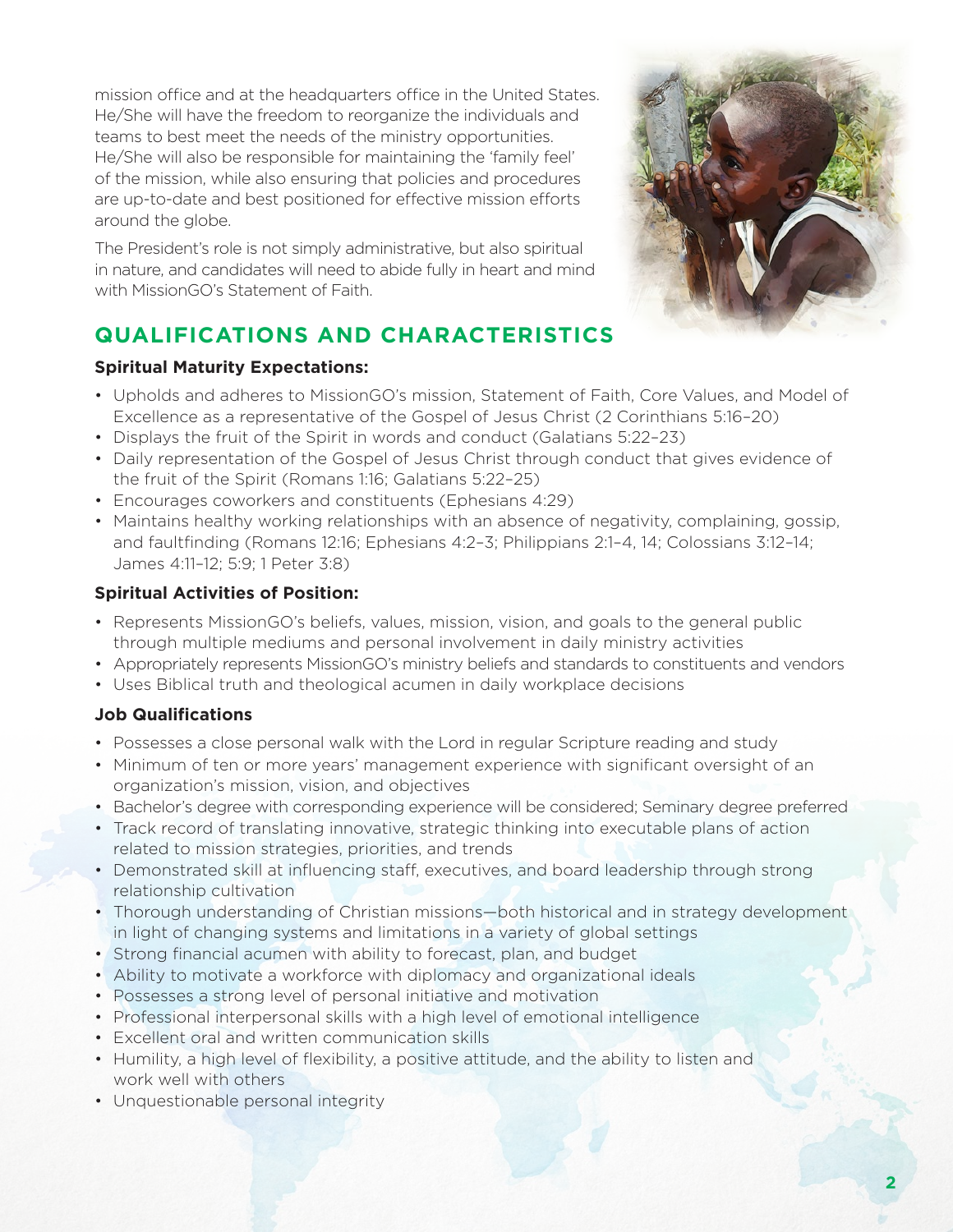# **KEY CANDIDATE CHARACTERISTICS**

**Practical visionary**, someone who can successfully inspire and implement a vision **Appreciation** for the role of the local Christian effort within each ministry field **Proven developer/fundraiser**; strong track record of significant past development success **Courage** to make tough calls when needed and the wisdom to know when to defer or delay **Servant leadership** mindset; humble, empathetic, encouraging, and compassionate Creates an atmosphere of **inclusion and mutual support** among all staff, leadership, and global workers

**Strategic thinker**, innovative and creative problem-solver

**Excellent communicator** and **public speaker**

**Spiritually mature** in the personal practice of their faith

**Collaborator** and **connector** who can mobilize new global workers and ministry partners to realize the vision of MissionGO

## **SUCCESS IN THE ROLE WILL BE SEEN IN THE FOLLOWING ACTIVITIES**

To serve under the direction and leadership of the MissionGO Board of Directors.

To direct and oversee the administrative operations of both MissionGO USA and MissionGO Canada non-profit organizations, as well as the spiritual well-being of the extensive missionary family and ministry outreaches of MissionGO.

To oversee the development of a fully functioning partner ministry department which will create strategies for developing relationships through regular communication with existing and potential donors, as well as the development of promotional and marketing appeals using internet, media services, snail mail, and personal and public meetings.

To be directly involved in ministry to and communication with major donors.

To continually recruit short-term and career personnel examining an identifiable salvation experience, a call to ministry which includes educational and experiential qualifications, and an aptitude to grow in faith and service to the Lord.

To set and manage organizational budgets which include salaries—and to regularly monitor the financial health of the ministry.

To encourage and shepherd office staff and missionaries when needed.



To promote partnerships with like-minded organizations for the purpose of furthering Gospel impact around the world.

To visit international mission compounds and global workers to evaluate effectiveness, encourage our workers, and provide Biblical truth and spiritual nourishment.

To report to the Board of Directors twice a year with Board meetings and suggest new Board members to join MissionGO when needed.

To host Canada's National Bible Hour radio broadcast, which is a weekly half hour missional and evangelical program heard across Canada and the northern USA.